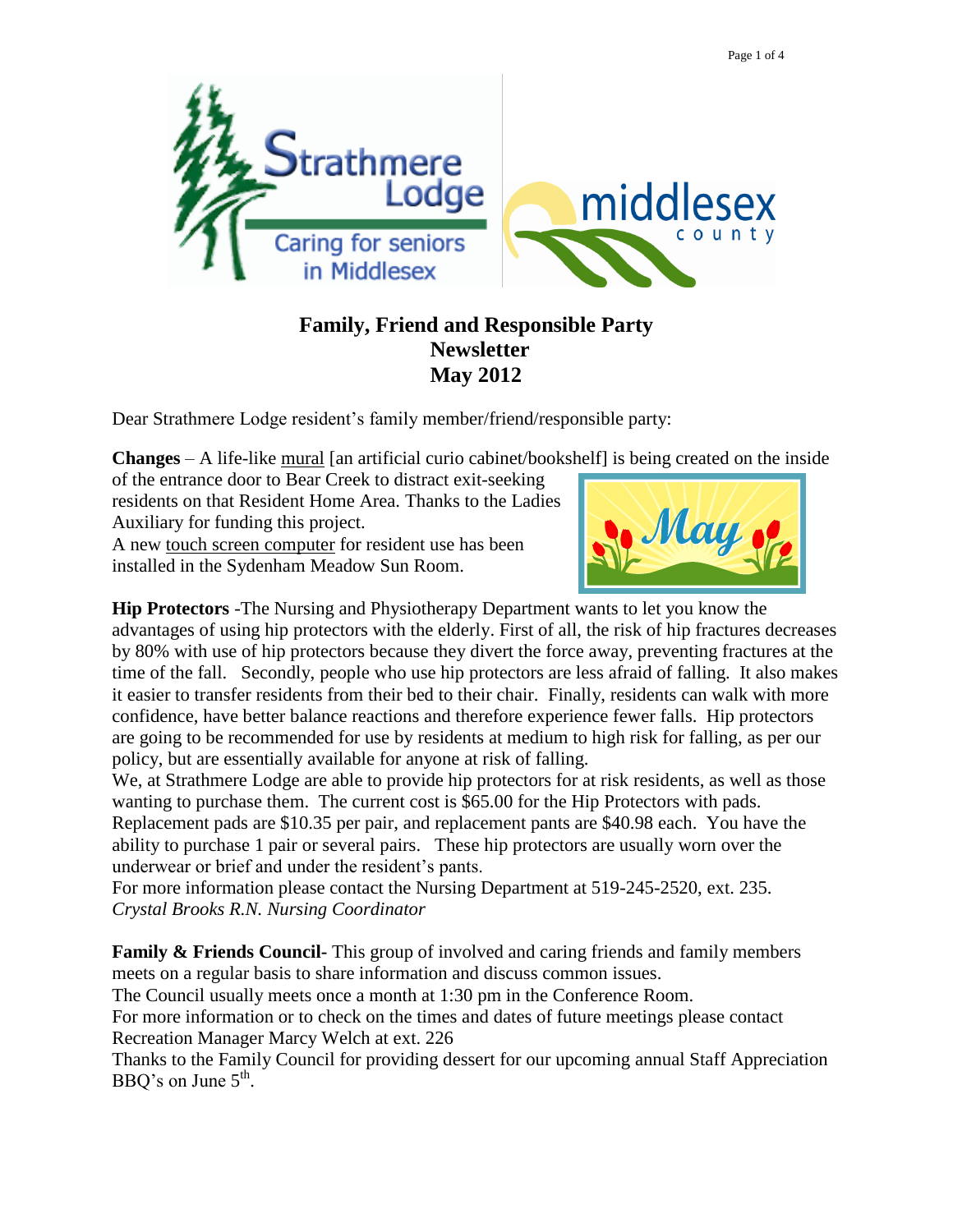**Fee For Service** - Beginning June 1 Strathmere Lodge is implementing the following additional "fee for service" arrangements and will commence charging residents/responsible parties for the following:

Strathmere Lodge Van Service – for transportation to attend at in-town personal appointments or for trips to or from the Strathroy Hospital. The charge will be \$40.00 per in-town trip [one way]. Trips out of town will be charged on a kilometer and time basis. Transportation is based on availability of staff and vehicle. Please make your bookings through the front office. Group van trips arranged through our Recreation Department will continue to be provided at no or minimal charge.

Strathmere Lodge Seamstress Service- for major mending, zipper replacement and hemming of resident personal clothing. Hemming will be charged at \$7 to \$20 depending on item, zipper replacement at \$15 to \$20 depending on length, and split clothing at \$10. Minor mending and button sewing will continue to be provided at no charge. Please make arrangements through the Environmental Services Manager.

Fees collected for these services will be used by Strathmere Lodge to offset costs associated with vehicle operation, staffing and supplies.

Under the Long Term Care Homes Act anyone requesting specialized services [e.g. van or seamstress service] is required to sign an agreement to that effect. Please contact our front office staff to amend the resident's Purchased Service Agreement if you would like us to provide these services.

If you have any questions or concerns about these services, please contact me or John Fournier, our Environmental Services Manager.

**Feeling unwell? -** Please do not visit Strathmere Lodge if you or anyone in your home has a cold or symptoms of the "flu" [intestinal or respiratory].

While in the Home please be sure to use our waterless hand cleanser before and after visiting with your resident, upon entering, and as you are leaving our Home.

**Monthly Caregiver Support Group** – for family members of Strathmere Lodge residents living with Alzheimer's or related dementias.

They are held on the  $4<sup>th</sup>$  Monday of each month [next meetings- May  $28<sup>th</sup>$  and June  $25<sup>th</sup>$ ] from 6:30 to 8:00 p.m. in our Conference room. If interested, contact Diane at VON ACSP [Alzheimer Community Support Program] (519) 245-3170, or talk to our Recreation Manager, Marcy Welch at ext. 226.



**Toothbrushes/ Dental Care** – We highly recommend that residents use electric toothbrushes, preferably the rechargeable kind, rather than traditional manual ones.

The use of the electric brushes requires less dexterity for residents who can manage them themselves.

In situations where our staff brushes the resident's teeth, the teeth get cleaner faster and the resident is generally less resistive to the oral care.

An electric toothbrush makes a great Holiday or Birthday gift!

"The world's favorite season is the spring. All things seem possible in May."Edwin Way Teale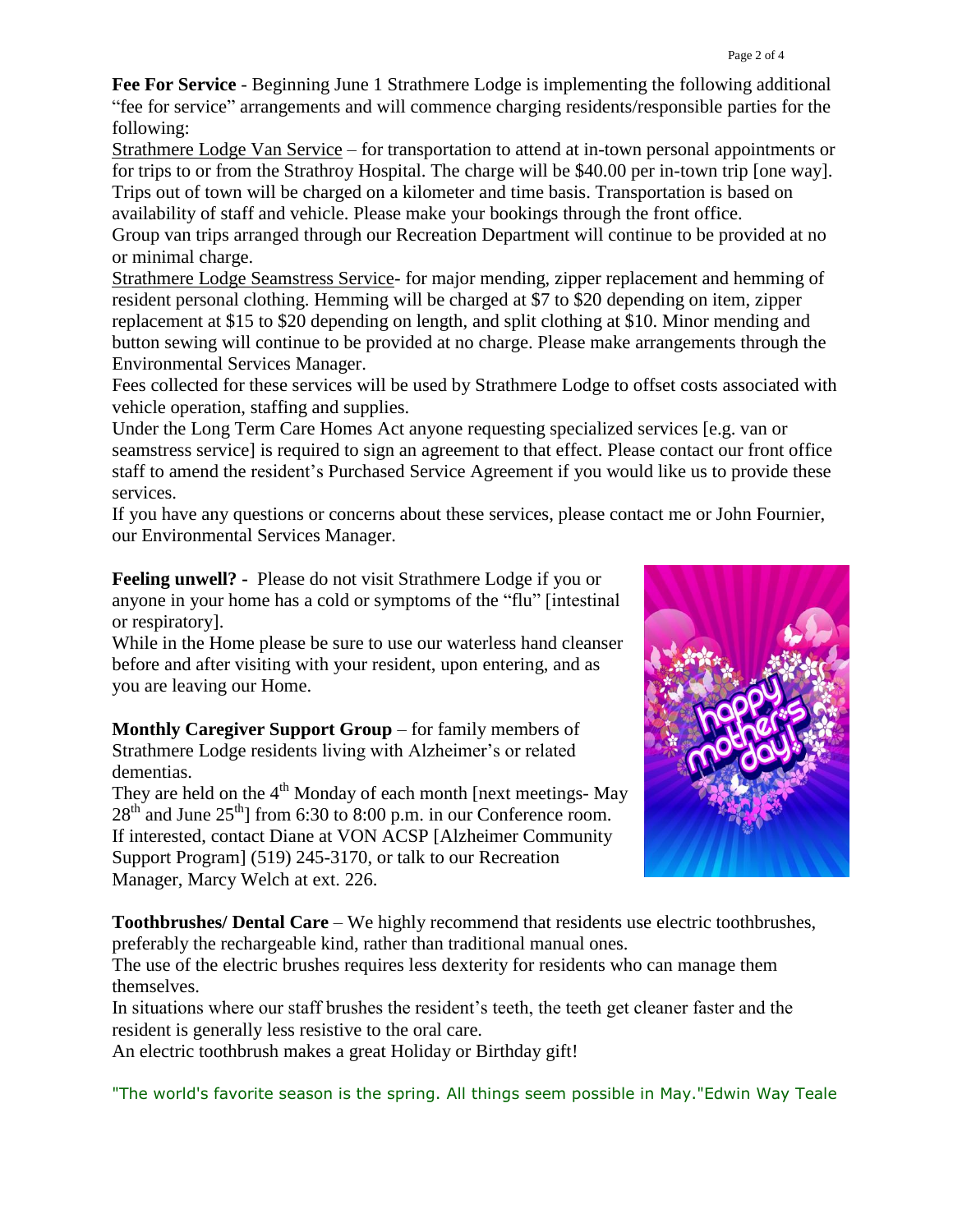**Online Training** – a free online training course from Home Instead Senior Care<sup>®</sup> is available for family members caring for a loved one with Alzheimer's disease or other dementias:

[http://www.helpforalzheimersfamilies.com/alzheimers-dementia-](http://www.helpforalzheimersfamilies.com/alzheimers-dementia-education/?utm_medium=Email&utm_source=ExactTarget&utm_campaign=88099)

[education/?utm\\_medium=Email&utm\\_source=ExactTarget&utm\\_campaign=88099](http://www.helpforalzheimersfamilies.com/alzheimers-dementia-education/?utm_medium=Email&utm_source=ExactTarget&utm_campaign=88099)

The course includes five interactive classes that can be completed within 5-15 minutes at any

time. Class topics include: Understanding Alzheimer's and Dementia, Capturing Life's Journey, Managing Behaviors, Encouraging Engagement, Safety Explore these additional training opportunities to learn more about caring for a loved one with Alzheimer's or other dementias:

[http://www.helpforalzheimersfamilies.com/alzheimers](http://www.helpforalzheimersfamilies.com/alzheimers-dementia/family-caregiver-alzheimers-training/)[dementia/family-caregiver-alzheimers-training/](http://www.helpforalzheimersfamilies.com/alzheimers-dementia/family-caregiver-alzheimers-training/)



## **Growing Together- People & Plants -**

Did You Know?

- Spending time outdoors and in green spaces, such as parks and gardens has been scientifically proven to have therapeutic benefits to people – helping to reduce stress, speed recovery from illness, promote a sense of well being, and stimulate the senses.
- Dr. Roger Ulrich, an environmental psychologist, was the first American researcher to study the benefits of plants on patients in the hospital and found the patients level of stress was reduced, they required less medication, were more optimistic, had an improved sense of well-being, and had shorter hospital stays when plants were visible.
- Many hospitals, senior's centres, retirement communities, children's centres, hotels, office buildings, and apartment buildings include landscaped areas for people to enjoy. These environments are typically found more pleasing to users than those without any plant life nearby. Humans are naturally attracted to (connected to) plants and seek tend to unconsciously seek them in our surroundings.
- There is a link through the part of our brain that registers smell and recalls memories (as well as our other senses). For this reason certain scents may bring to mind a memory, thought or association to an experience.
- Plants give off oxygen and remove toxins from the air. They have been proven to improve air quality both indoors and outdoors. According to NASA researchers chrysanthemums and gerbera daisies are among the best plants at removing the most common toxin – formaldehyde – which is found in everything from facial tissue, carpets, plastics and disinfectants. (Canadian Nursing Home – Vol. 9, #2, June 1998)
- According to research at Rutgers, the state university of New Jersey, emotional health can be improved through the simple presence of flowers. Flowers trigger happy emotions and affect social behaviour in a positive manner beyond what we would normally think of.

## *Mary Laskey HTR*

**Ladies Auxiliary** – Last year the Auxiliary, in addition to the countless volunteer hours that they contributed, also donated over \$12,000 in materials and supplies to the Lodge. Those included the cost of entertainment for the New Years Tea, Valentine's Day, residents Birthdays, annual Garden Party, Ice Cream days, bingo treats and prizes, Recreation supplies, Christmas gifts and welcoming bags for the residents, a decorative front garden rock, a stand mixer and frying pan for special treats, and a blanket warmer.